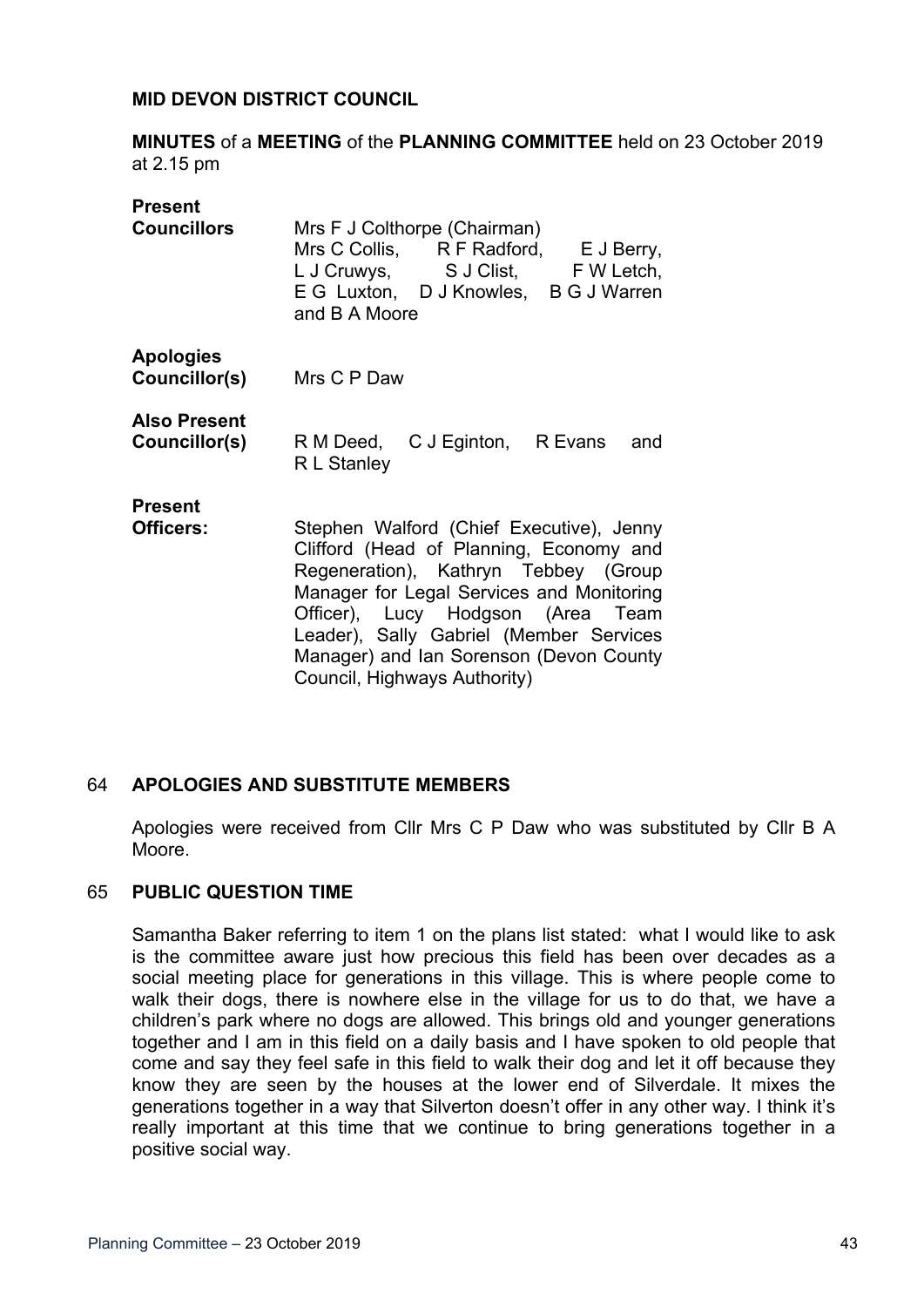Mr Campbell speaking with regard item 1 on the plans list stated: I am a resident of Silverdale the question I am asking is why during the preparation of the Neighbourhood Plan there is consultation with the public, it was strongly felt that only small developments would be acceptable. This proposal goes against everything the local people who took part requested. If this is granted it makes a mockery of all the hard work that has been done by the Neighbourhood Plan Committee.

Mr Byrom referring to items 10 and 11 on the agenda stated that residents of Sampford Peverell are deeply concerned and confused by Items 10 and 11 on your agenda (concerning your very proper refusal of permission for 60 houses at Higher Town).

Councillors, we fear that officers may be trying to persuade you to soften some aspects of your 'Reasons for Refusal'. Undertaking this in a 'private' session would allow officers to hide embarrassing errors made in processing the application. Objectors have pointed out such errors at intervals but have had no response. Maybe expensive legal advice has finally brought this home. Or maybe officers will continue to use error-strewn arguments and careless mis-reading of drawings and reports as they attempt to weaken your resolve. How can we ever know?

So, my questions to officers are -

- 1. As 'statutory parties' to an appeal, objectors should have been informed of its 'Start Date'. That has not happened. The PINS website shows no appeal relating to this application. There is therefore currently no appeal. In these circumstances, please will you withdraw items 10 and 11 from today's agenda. It is wrong to discuss an appeal that does not exist.
- 2. Please will you confirm that **all** additional costs incurred by this Council in processing this application have been and will be clearly identifiable (as soon as they are known) within the payment statements published by Mid Devon? If there are other costs or gains that have not been published, please publish them straight away.
- 3. Will you please give a clear, unambiguous and direct assurance to public and press that 'Three Rivers Development', a 'wholly owned company of Mid Devon District Council' has never and will never be involved in any aspect of the development of the Higher Town site.
- 4. If it is agreed that any part of the discussion of agenda Item 11 must take place without the press or public being in attendance, please will you ensure that the minutes of the meeting record the substance of those discussions as well as any decisions arising from them?
- 5. Comments made by the Highway Authority officer to this Committee on 31 July bring questions of direct harm to designated heritage assets into play with new force. This, in turn, would affect the 'tilted balance' in this application through paragraph 11 and footnote 6 of the Framework. Would Mrs Tebbey be prepared to meet me to discuss this matter along with those Members and other persons who are now acting for the Council in any potential appeal? After all, surely we are all now working together to defend this Council's decision to refuse planning permission?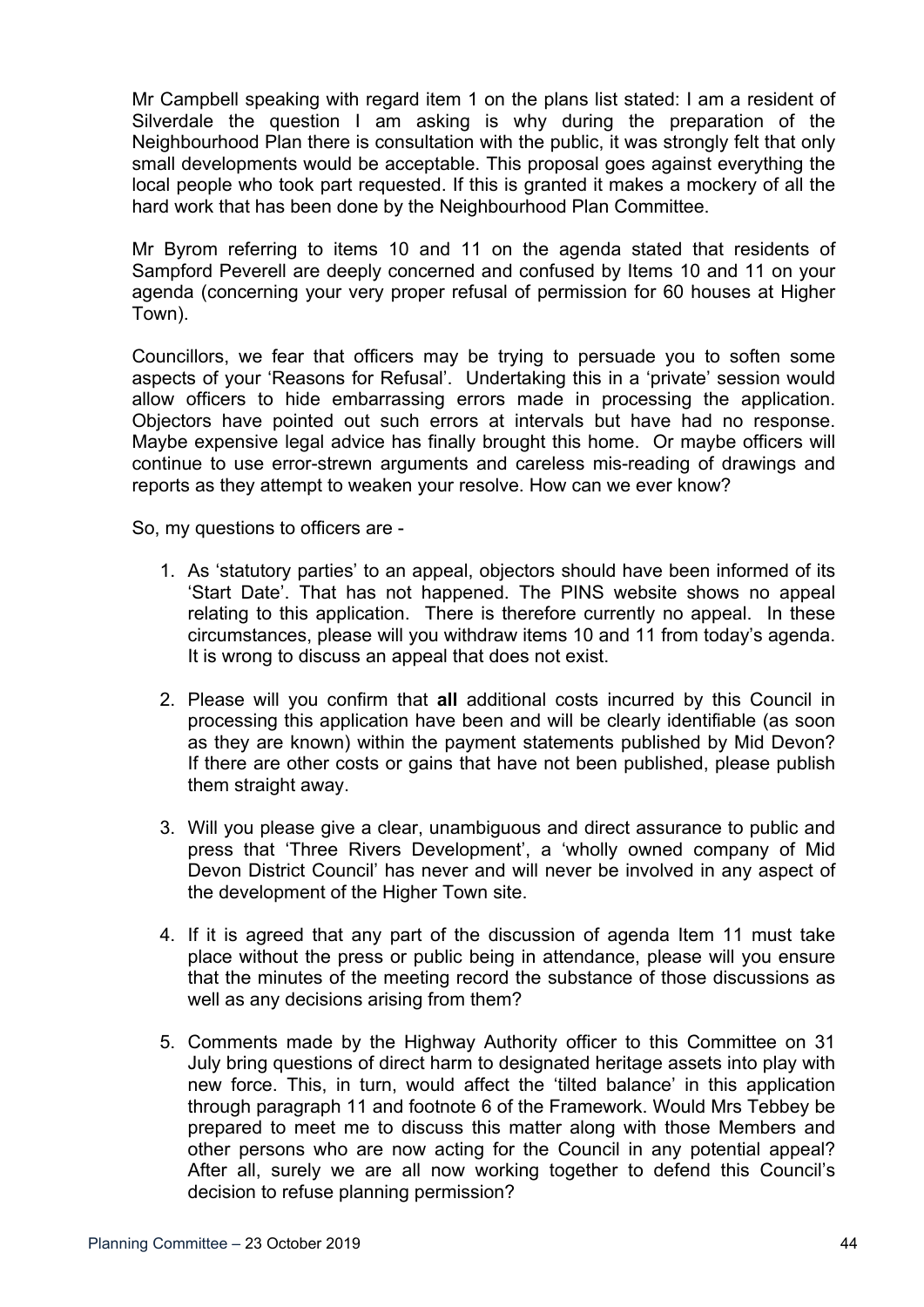Peter Dumble addressing items 10 and 11 on the agenda stated: councillors I hope you as angry, puzzled and concerned as I and many others are in Sampford Peverell at the extraordinary inclusion of items 10 and 11 on the agenda. We have of course no idea why or what information officers are asking you to discuss in secrecy and behind closed doors. And not knowing the process being followed here I am assuming, perhaps wrongly, that all councillors have already had sight of the 95 pages of redacted material. How you would decide the public interest otherwise escapes me. And if you haven't seen the whole document I urge you to postpone this item for another day to allow you time to do so. Perhaps you could confirm if you have seen it or not? Forgive us for suspecting that the resolution in item 10 is more to do with a cover up of embarrassment surrounding financial and legal arrangements. I will say that again, cover up of embarrassment surrounding financial and legal arrangements and errors made in the process which Mr Byron has pointed out, there are many. Are the chickens coming home to roost or is pressure being applied to water down your grounds for approval at appeal. So whatever the reasons, councillors all we can ask today is that you robustly challenge and scrutinise the real need for confidentiality so that you can make an informed judgement on whether the public interest is truly being served or if the motion is simply and inappropriately being used to circumvent and hide inconvenient and embarrassing truths. We have learnt to respect this committees judgement over the last 2 years and today more than ever we need you to do your job forensically and as well as you can. Councillors this is a serious moment and the reputation and integrity of our Council is in your hands.

The Chairman indicated that the answers to questions with regard to the Silverdale application would be provided when the item was debated, however as Item 11 was a Part II report, the Head of Planning, Economy and Regeneration would provide answers at this point in proceedings.

The Head of Planning, Economy and Regeneration referring to Mr Byrom's questions stated that a letter had been received from the Inspectorate on 9 October with regard to an appeal, however the appeal was not yet live as further documentation had been requested. Notification to interested parties did not take place until the appeal was deemed live. With regard to additional costs, we would not normally separate out spend against general consultancy or legal consultancy budget lines by project in our financial reporting to Committees. With regard to the involvement of 3 Rivers Development Limited with the site, She was not aware of any involvement by that company to date, but could not give assurances on who develops any site that gains planning consent; with regard to the minutes, the minutes would be provided within the limitations of Local Government Act 1972.

The Group Manager for Legal Services and Monitoring Officer stated that with regard to a meeting, she would respond in writing to Mr Byrom, she reiterated that the appeal had been lodged but not validated.

Referring to Mr Dumble's question regarding whether the committee had been sent all the paperwork, the Head of Planning, Economy and Regeneration confirmed that they had.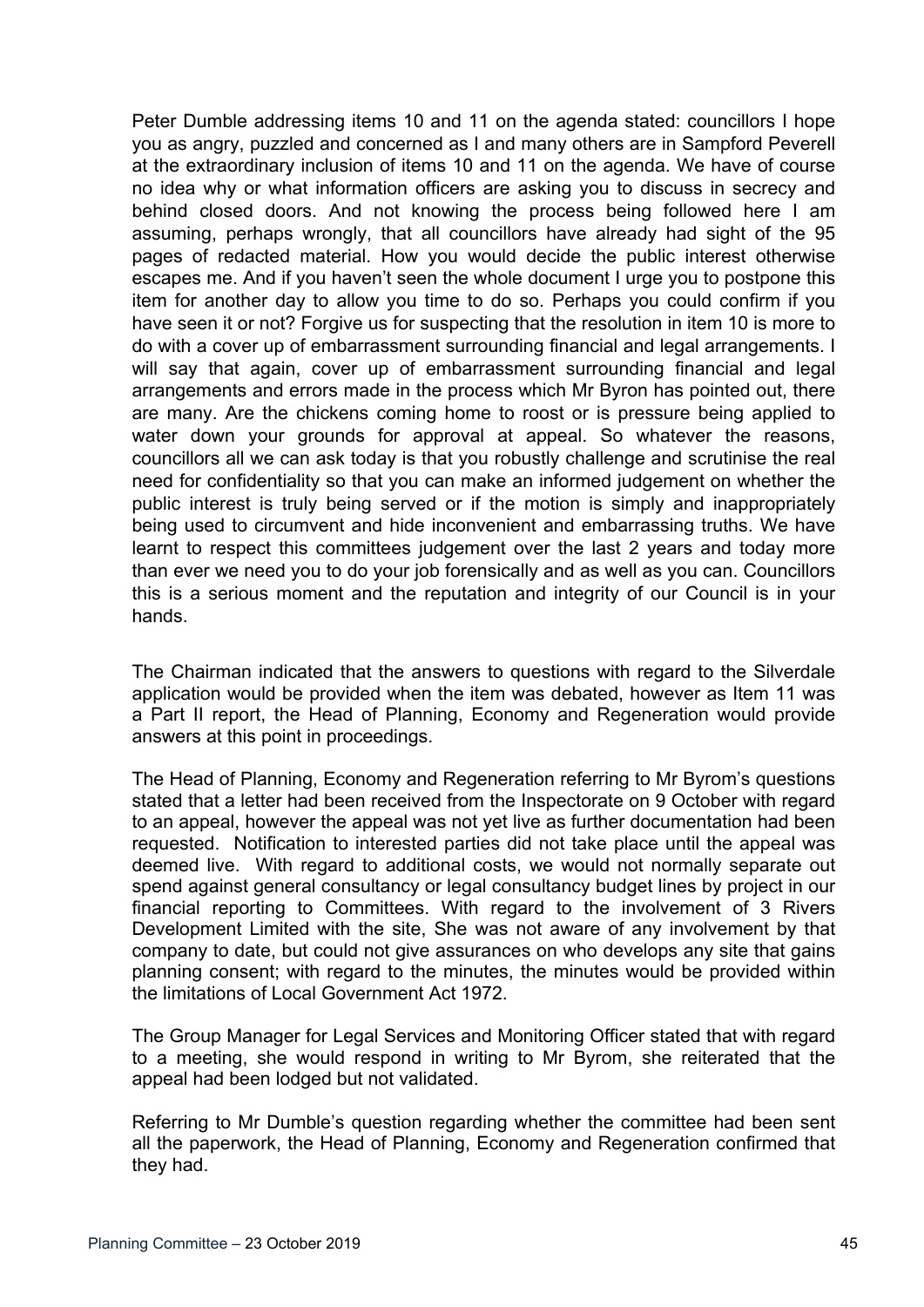Lisa Broom referring to item 1 on the plans list stated: I would like to question the inaccurate and flawed traffic statement provided by the applicant. I live at the junction of Tiverton Road and Upexe Road which Highways have rightly stated is substandard. It is jammed on a daily basis with cars, HGV's and tractors due to it being very narrow. The proposed development will make far more than the 9 peak journeys as stated and is also not taking into account any provision of safety for pedestrians, cyclists and wheelchair users. The site is not a suitable location for provision of accessible affordable housing due to the substandard access to the village. Section 106 mitigation does not address these issues. It is also important to note there are currently 20 family homes for sale in Silverton which include 5 new build homes in the centre which have been unsold for a year. The proposed development is also not supported by the Neighbourhood Plan or Local Plan, the site if on time for submission would not have been considered by the community. A small scale development is preferred at various sites. It appears that the planning officer has also been misled by Mr King Smith of Stags Planning on this so in summary I urge the committee to refuse the application as it stands.

Mrs Nova Odgers speaking about item 1 on the plans list asked: I would like to know the motivation for this development because as the previous speaker said there are many houses in the village that are up for sale and are hard to sell. So I wonder why the developer thought that there would be a need for more houses, perhaps the low cost element comes into play but we have so many terraced cottages in the village that you would consider to be at the bottom end I wonder what the need is?

Ross Clements referring to item 1 on the plans list stated: my concerns would be about the 9 vehicle figure that has been published, I don't believe that those figures are accurate to support a 20 house proposal. Currently there are 6 houses within the Exe View development and at peak hours they produce 10 vehicles leaving so multiply that and I think it will substantially more than the 9. Secondly I would like to bring to your attention that as a resident of Exe View we have 2 parking spaces for visitors, if the development goes ahead it looks like we will lose those and I would like to know what provisions are in place to keep our small green area that children play football on and also what will happen to our parking for guests.

John Foster in relation to item 1 on the plans list asked my concern is on page 20 it mentions it's only going to produce 30 secondary pupils and 5 primary pupils I don't know where they get this calculation from because if you put in 20 family type dwellings surely on just pure chance it's going to produce 20 children so if they are saying it's going to produce 5 and then they say they are going to produce so much money how are they actually working out how many children this development is producing. Also I would like to ask that in future there will be, from what we understand, the developer will then be asking to put more housing on the same area and if he goes for another 20 that that now produces another 20 pupils for the local schools which are overstretched as it is so how do they work out how many children are going to be produced by 20 family houses?

Patrick Grimes speaking on item 1 of the plans list stated I would like to make you aware that the site is actually up on the hill when they say you can't be seen you can actually see Haldon Hill, Dartmoor, Blackdown Hills crossing nearly into Dorset and nearly up into Somerset and also taking into consideration it's on the side of the Exe Valley which was being looked at to be an ANOB is this the sort of ribbon development that we really need?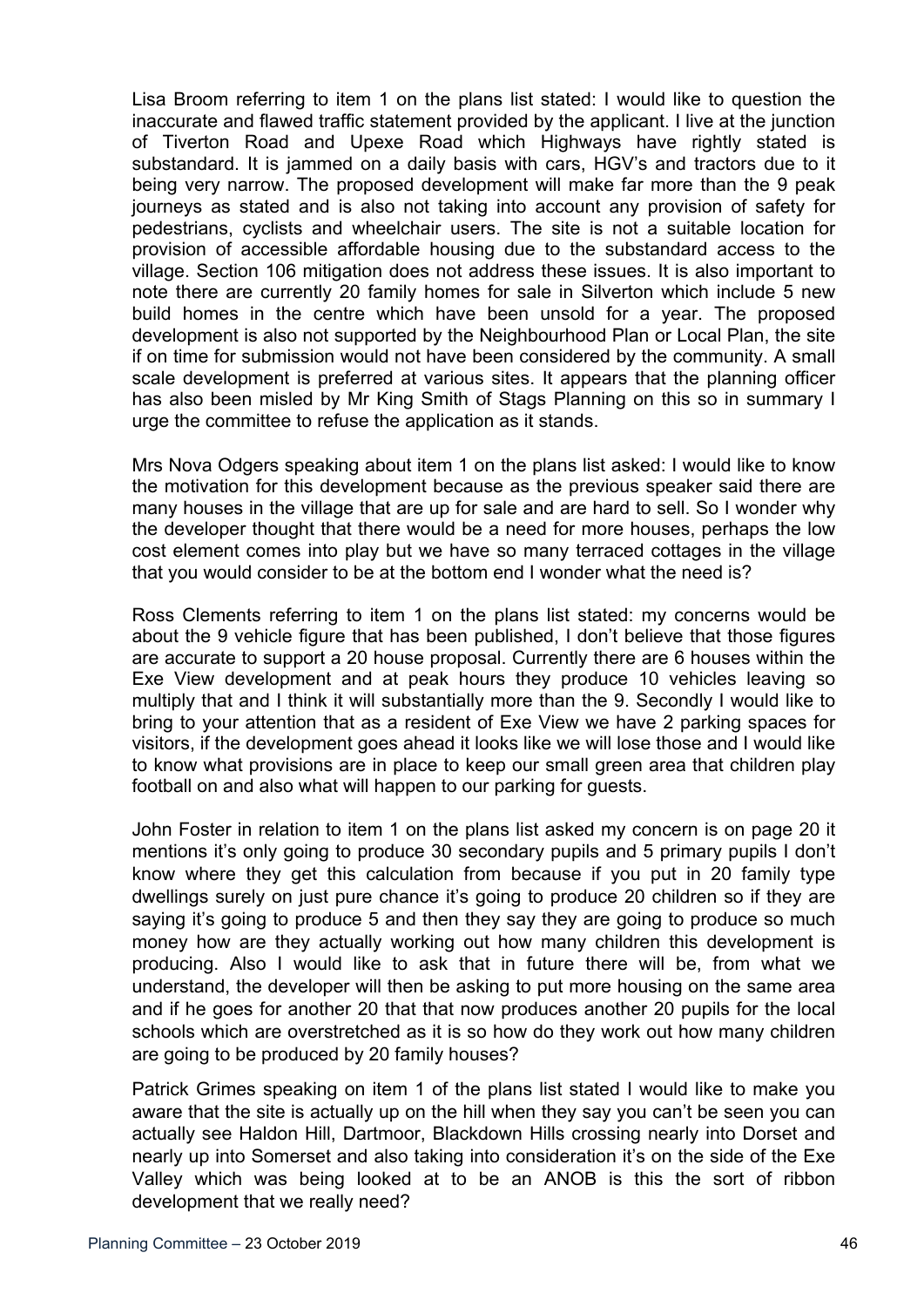## 66 **DECLARATION OF INTERESTS UNDER THE CODE OF CONDUCT**

Cllr C J Eginton made a declaration in accordance with the Protocol of Good Practice for Councillors dealing in Planning Matters as he had been in discussions with the Chawleigh Parish Council and some of the objectors with regard to item 2 on the plans list – Belle Vue, Chawleigh.

## 67 **MINUTES OF THE PREVIOUS MEETING (00-22-56)**

The minutes of the meeting held on 25 September 2019 were approved as a correct record and signed by the Chairman.

#### 68 **CHAIRMAN'S ANNOUNCEMENTS (00-23-14)**

The Chairman informed the meeting that a temporary Group Manager for Development (Maria Bailey) would be starting shortly.

#### 69 **DEFERRALS FROM THE PLANS LIST (00-24-16)**

The Chairman informed the meeting that Item 3 on the Plans List (Gibbet Moor) had been deferred to allow for further work on the application to take place.

#### 70 **THE PLANS LIST**

The Committee considered the applications in the plans list \*.

Note: \*List previously circulated; copy attached to the signed Minutes.

#### a) No 1 on the Plans *List (18/02019/MOUT – outline for the erection of up to 20 dwellings and associated access – land at NGR 295508 1063228 (Silverdale), Silverton).*

The Area Team Leader outlined the contents of the report by way of presentation highlighting the site location plan and the details of the access, all other matters would be reserved for future consideration. She provided an indicative layout of the site, the potential location of the hedgebank, potential drainage strategy solutions, a plan of the proposed access and photographs from various aspects of the site. She informed those present of the additional information available in the update sheet and confirmed that the land in question was agricultural land but that this did not change the recommendation.

Responding to questions posed in public question time, she provided the following answers:

- With regard to the field in question and that it was a social meeting place, it was her understanding that no public access to the land had been agreed.
- With regard to the Neighbourhood Plan and whether the proposal was in accordance with this document, she stated that the Neighbourhood Plan was still in draft and therefore had no weight in decision-making at the present time.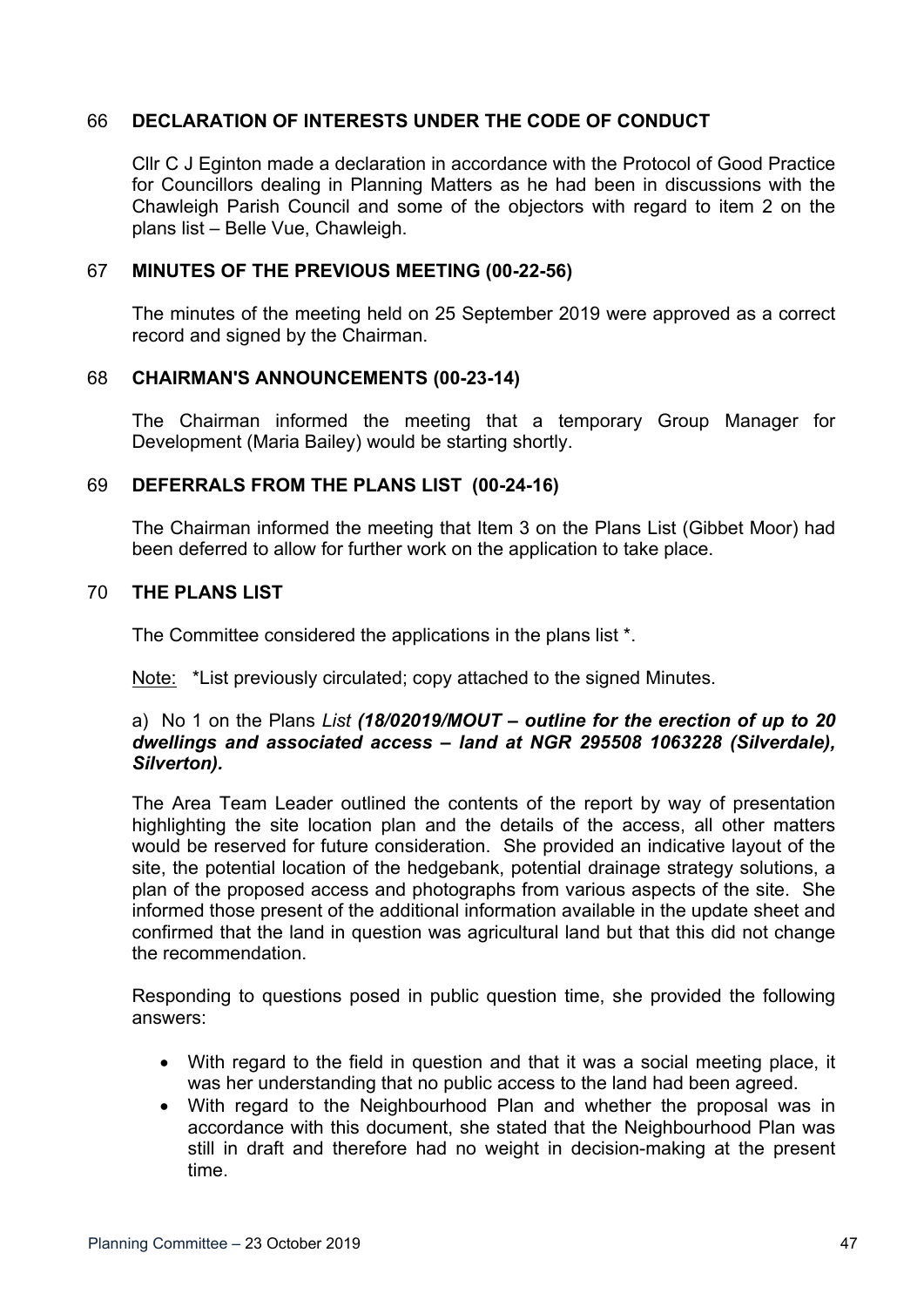- With regard to the flow of traffic through the village, the Transport Statement was clear and the Highway Authority had found it to be acceptable and that it did not demonstrate an unsatisfactory impact on the highway network.
- With regard to the motivation for development and whether there was a need, she stated that she could not comment on the motivation for the application but that there was a need for housing nationally.
- With regard to the number of movements outlined in the Transport Strategy, the visitors parking spaces in Exe View and the green area where children played, this was already mentioned within the Transport Strategy, the 2 visitors would be replaced within the development, there was no formal green space in Exe View and the children had been playing on a shared area.
- With regard to the number of school places, the calculation was based on Devon County Council advice, these calculations had been tried and tested.
- With regard to the site being on a hill and that this could be classed as ribbon development, the application was on rising land on a hill but it was not considered to have a significant adverse impact on the surrounding area.

Consideration was given to:

- The proposed 35% affordable housing within the scheme
- The width of the road network in the area surrounding the proposed development
- The fact that the site was not allocated within the adopted Local Plan or the emerging Local Plan Review and the use of the tilted balance within the NPPF
- The details and reasons for conditions 8 and 9
- The views of the objector with regard to: the number of residents present objecting to the application, the emerging policies within the Local Plan Review and the amount of housing land supply available, the site was outside the settlement limit of Silverton and not mentioned in the Local Plan Review, the application was contrary to Policies COR 17 and 18, the application would affect the privacy of the residents and was not an asset to the area, the streets around the site were narrow and that traffic had to use the pavements at times to pass, the Highway Authority were only concerned with Fore Street and High Street. The proposal was contrary to policy. Over 30 dwellings had been built in Silverton, 2 applications had not been built out and 50 houses were for sale in the village.
- The views of the agent with regard to the use of the tilted balance within the NPPF, the site was well located, he referred to the Meadow Park appeal at Willand, the amount of proposed affordable housing on the site and the need for affordable housing locally, the site was away from the conservation areas and the historic assets of the village. He confirmed that there was no public access to the site.
- The Chairman read a letter on behalf of the Ward Member which highlighted his reasons for the call-in and his views on the impact of development on the immediate residents, the prominent hill site, the visual impact, that the development was out of keeping in the rural area and the fears of future development on the site, concerns regarding traffic and the narrowness of the high street, Tiverton Road and Silverdale parking issues, the impact of the development on local market housing and the amount of housing which remained unsold and whether Mid Devon required new housing.
- The development being outside of the settlement limit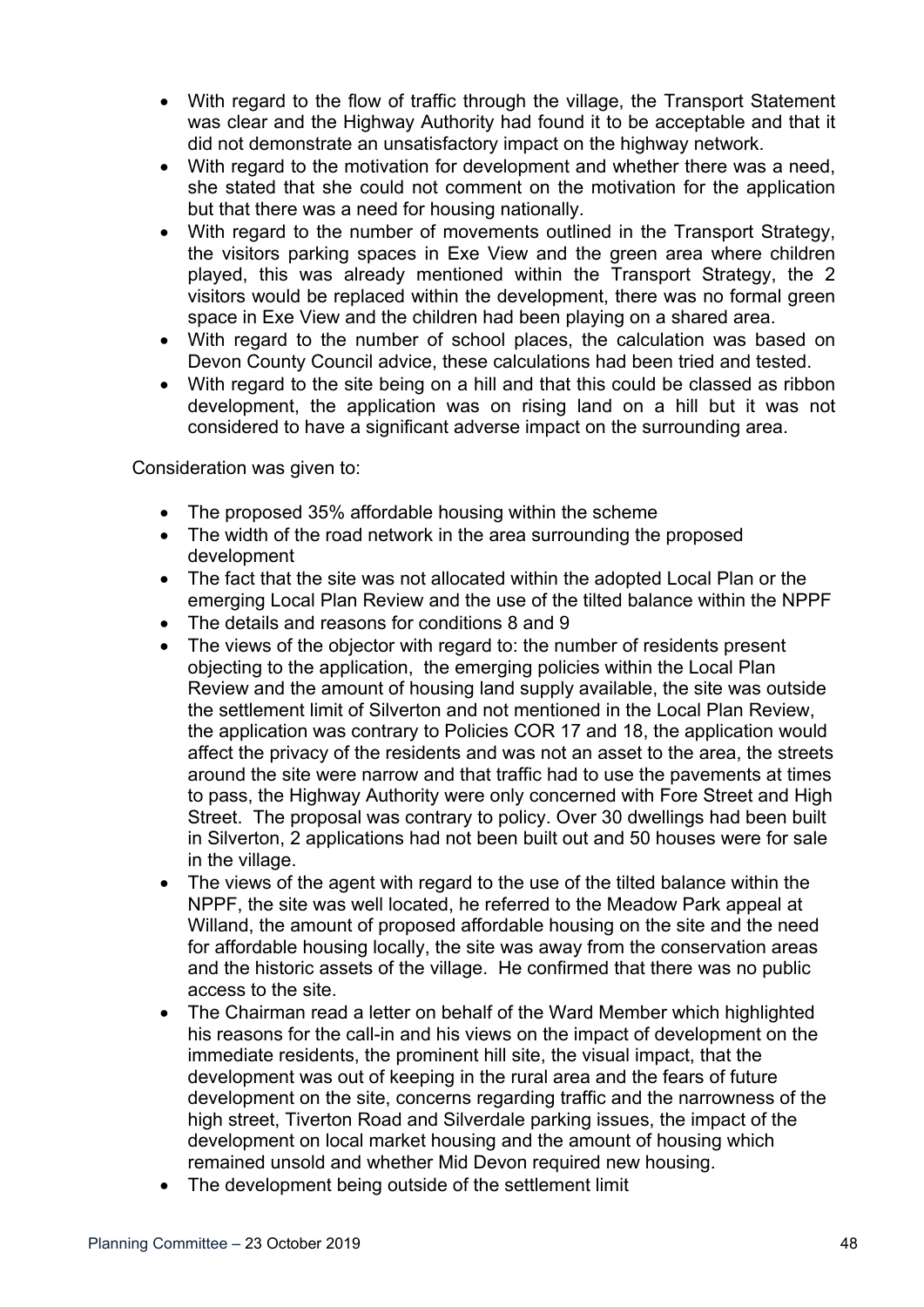- The fact that the authority had 7.43 years of housing land supply and the imminence of the Local Plan Review adoption and what weight should be given to the Local Plan Review
- The tilted balance within the NPPF and the outdated housing policies

It was therefore:

**RESOLVED** that: Members were minded to refuse the application and therefore wished to defer the application for consideration of an implications report to consider the proposed reasons for refusal, that of:

- The Local Plan Review is at an advanced stage and neither the adopted Local Plan not Local Plan Review allocate this site which lies outside of the settlement limits of Silverton for housing development.
- The Council considers that it is able to demonstrate a 7.43 year housing land supply without the development site and there is no need for this further housing.
- The development would have an unacceptable visual impact.
- Unacceptable harm would arise as a result of the proposed access arrangements and traffic generation arising from the development.
- If granted the development would have an unacceptable cumulative impact with other housing granted in the village.

(Proposed by Cllr B A Moore and seconded by Cllr Mrs C A Collis.)

Notes:

- i) Mrs Campbell spoke in objection to the application;
- ii) Mr King-Smith (Agent) spoke;
- iii) The Chairman read a statement on behalf of the Ward Member;
- iv) A proposal to grant permission was not supported;
- v) The following late information was provided:

Correction p25 Draft Silverton Neighbourhood Plan- once adopted it will become part of the Development Plan, not a Supplementary Planning Document.

Material considerations section 1, principle of development, planning policy and 5 year housing supply, paragraph 12, sentence 3 is incorrect. It should state:

"At the time of writing this report, the Planning Inspector has not raised any objection to the residential development allocations proposed in Silverton. However, the new strategic housing policies in the emerging Local Plan Review have not been determined as acceptable and therefore cannot be given any weight in the determination of this specific application.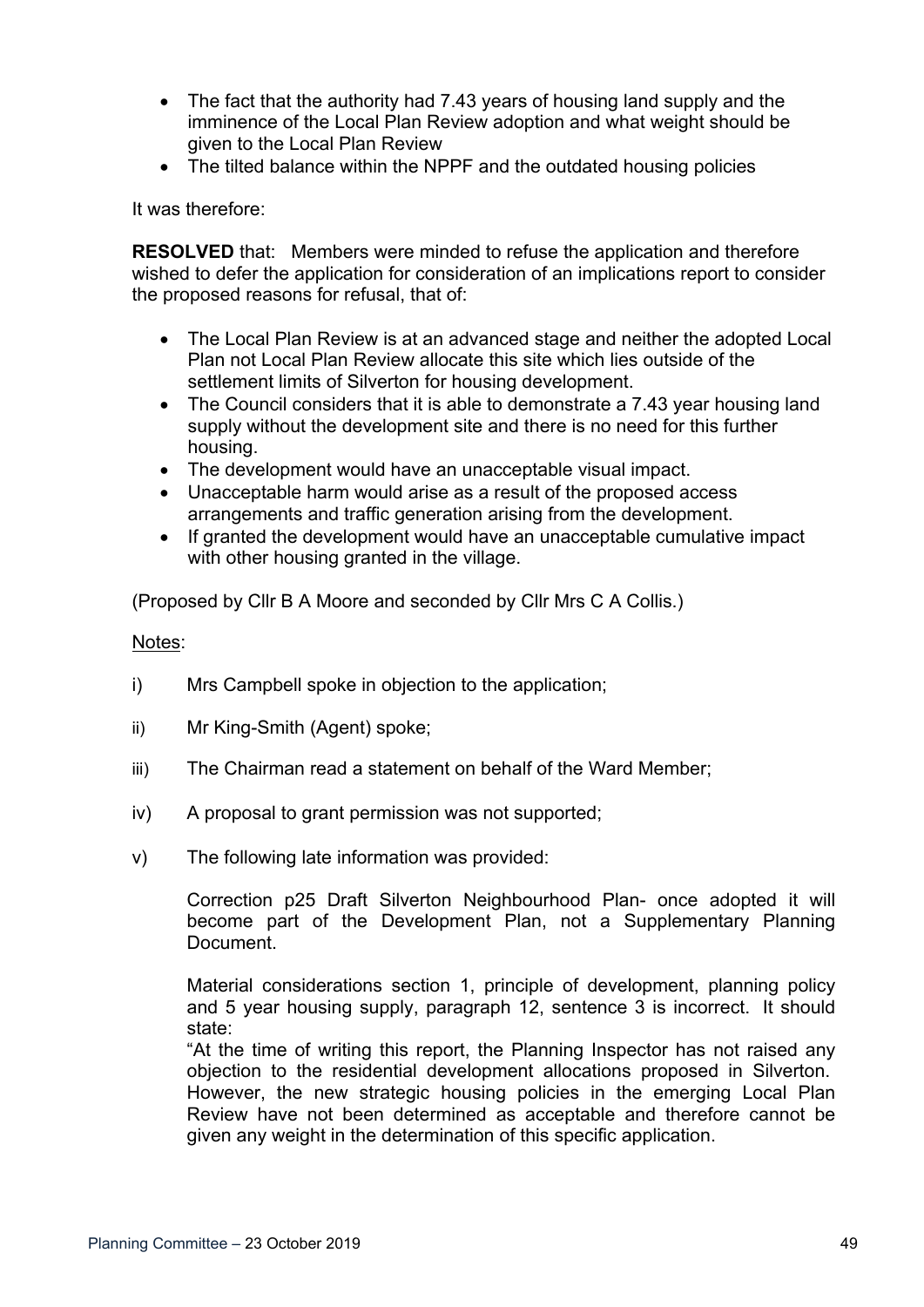Material considerations section 5 Landscape and ecology, paragraph 7, line 6, is incorrect, it should state that "….external lighting should not be positioned to illuminate retained vegetation and areas beyond the survey area"

A further letter of objection has been received and has been summarised:

Report does not have regard to or robustly justify the principle of 20 dwellings beyond the settlement limit of Silverton;

Approval would be contrary to adopted and emerging planning policies;

The Council can demonstrate a 7.43 year housing land supply and this should be given weight against approval of new homes in the open countryside as sufficient land identified in more appropriate locations;

Relevant emerging policies must therefore be given some weight in the determination of the application and they have not been given any weight in the tilted balance;

Not supported by emerging planning policies;

Emerging policy S14 should be given weight in the tilted balance;

Development would have an adverse visual impact, adverse impact on amenity, adverse impact on traffic and result in the loss of agricultural land.

# b) No 2 on the Plans *List (19/00718/MOUT – Outline for the erection of 26 dwellings – land at NGR 270904 112818 (The Barton), Belle Vue, Chawleigh ).*

The Head of Planning, Economy and Regeneration outlined the contents of the report by way of presentation highlighting the site location plan and the details of the access, all other matters would be reserved for future consideration. She provided an indicative layout which included landscaping to be considered under reserved matters and provided photographs which identified the access and views from various aspects of the site. She provided an update with regard to a correction to page 57 of the report and that the recommendation would also include a further S106 requirement for 5% self-build on serviced plots. She explained that the application was different to that previously discussed in that this was a proposed site (for 20 dwellings) within the emerging Local Plan Review and the amount of weight which could be given to emerging Local Plan

The main issue for members was the application for 26 dwellings and whether there was harm in the additional 6 against the 20 proposed within the allocation.

Consideration was given to:

- The detail of the application and the number of dwellings proposed
- The access to the site and the views of the Highway Authority
- The allocation within the emerging Local Plan and the amount of affordable housing proposed
- The views of the agent with regard to the housing need, the allocation and the fact that development on the site was acceptable, the increase in dwellings would improve the number of affordable housing, there was no objection from the Lead Local Flood Authority of the Highways Authority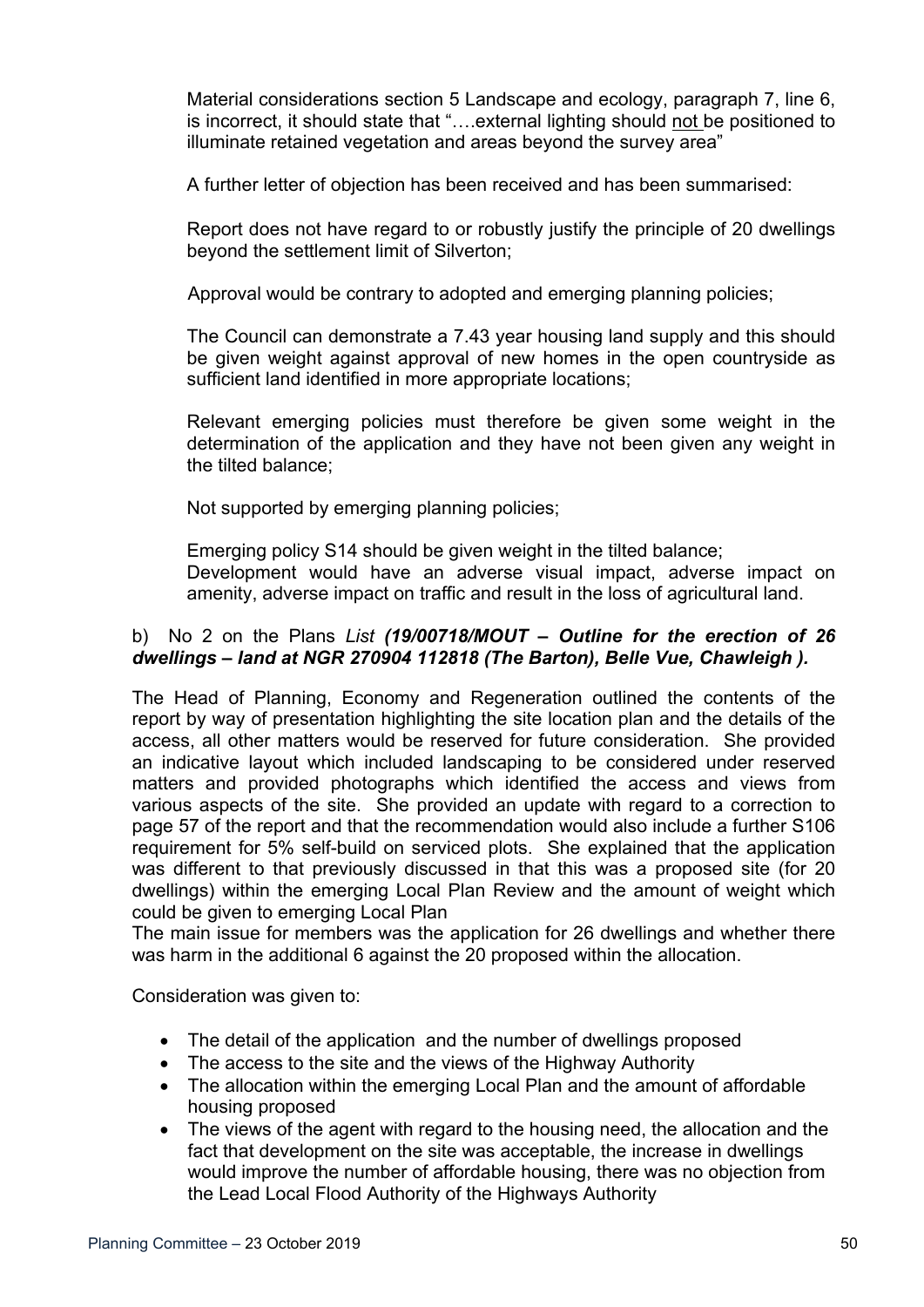- The views of the Chairman of Chawleigh Parish Council with regard to the limited land for development, the allocation within the emerging Local Plan, the views of the Parish Council and the need for any affordable housing to be non distinguishable from market housing, the additional traffic from 6 more dwellings, potential drainage and flooding issues and the narrowness of School Lane.
- The views of the Ward Member with regard to the amount of dwellings within the allocation in the emerging Local Plan and the application for 26 dwellings and the initial thoughts of the Highway Authority in May 2019
- The reasoning behind the recommendation for 20 dwellings within the allocation
- Whether a reduction in the number of dwellings could be negotiated

It was therefore:

**RESOLVED** that: the application be deferred to allow officers to negotiate with the developer with a view to reducing the number of dwellings on the site to 20 in total.

(Proposed by Cllr S J Clist and seconded by Cllr B G J Warren)

## Notes:

- i) Cllr C J Eginton made declaration in accordance with the Protocol of Good Practice for Councillors in dealing with Planning Matters as he had been involved in discussions with the Parish Council and objectors to the application
- ii) Mr King-Smith (Agent) spoke;
- iii) Cllr Godley (Chairman of Chawleigh Parish Council) spoke
- iv) Cllr C J Eginton spoke as Ward Member;
- v) A proposal to approve the application was not supported;
- vi) The following late information was provided: Correction p57 Main modifications to the Local Plan Review will (subject to future decisions of Cabinet and Council) be subject to public consultation. The consultation has not yet started.

Recommendation to also include a further S106 requirement: 5% self build as serviced plots.

## c) No 3 on the Plans *List (18/01711/MOUT – Formation of an open clamp (4630m2) for the storage of silage and provision of new access – land and buildings at NGR 288069 117081 (Gibbet Moor Farm) Rackenford).*

This item had been deferred as indicated in minute 69.

d) No 4 on the Plans *List (19/01396/TPO – Application to fell 1 oak tree protected by Tree Preservation Order 02/00006/TPO – land at NGR 296476 113635 (adjacent to 3 St Johns Close), Redvers Way, Tiverton*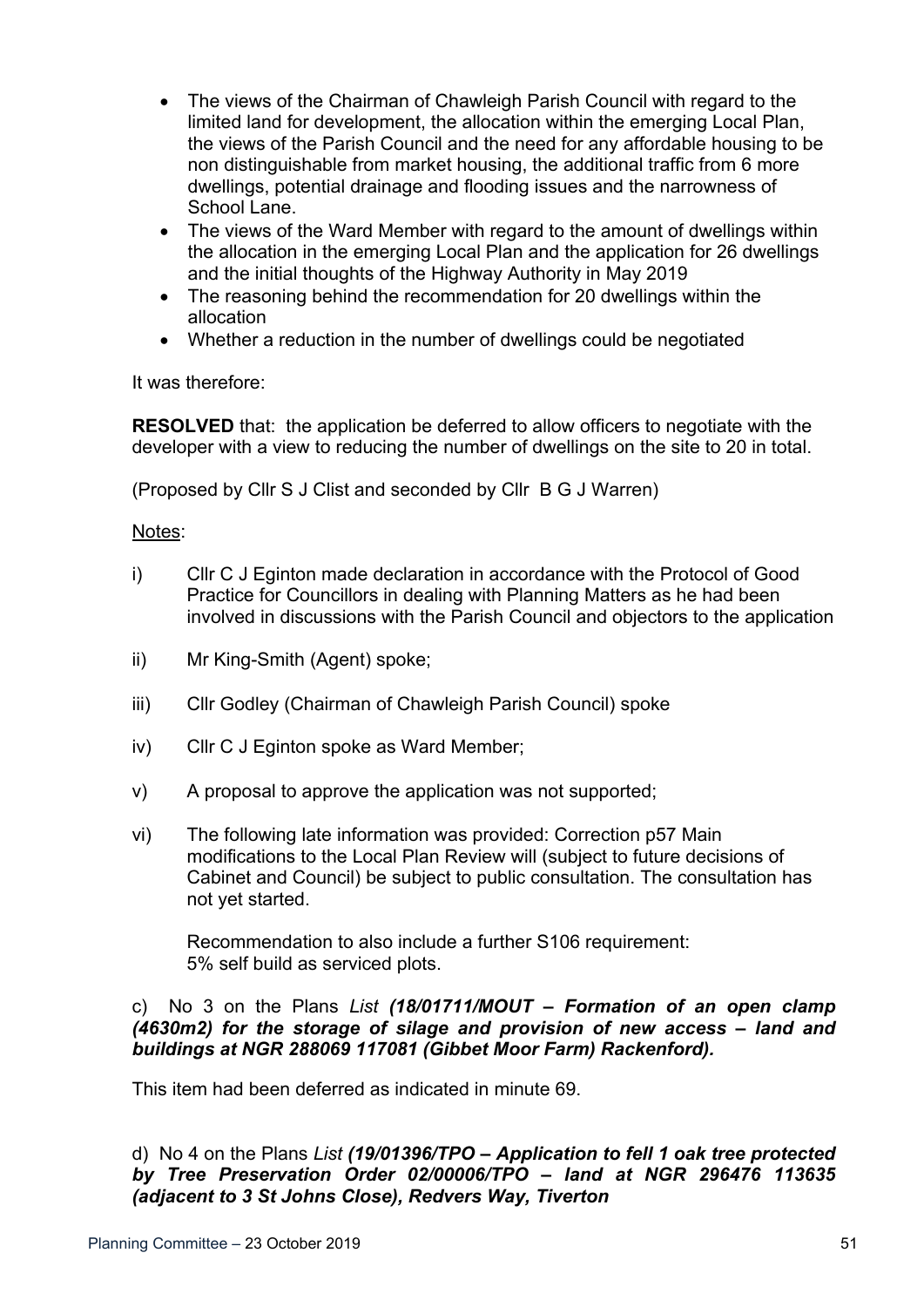The Area Team Leader outlined the contents of the report by way of presentation highlighting the location of the tree and the fact that it was growing out of the hedgerow (which was protected) and was not a very good specimen nor worthy of a TPO.

Consideration was given to: the oak trees in the area and that the oak in question had grown from within the hedgeline.

It was therefore:

**RESOLVED** that: the application be granted subject to conditions as recommended by the Head of Planning, Economy and Regeneration.

(Proposed by Cllr D J Knowles and seconded by Cllr B A Moore)

## 71 **MAJOR APPLICATIONS WITH NO DECISION (2-12-55)**

The Committee had before it, and **NOTED,** a list \* of major applications with no decision.

It was **AGREED** that:

Application 19/01679/MFUL (Ground Mounted Solar PV Array, Langford) be brought before committee for determination and that a site visit take place.

Application 19/01592/MOUT (Phase 2 of the north west Cullompton Urban Extension) be brought before committee for determination and that a site visit take place.

Note: \*List previously circulated; copy attached to the Minutes

## 72 **APPEAL DECISIONS (2-15-32)**

The Committee had before it and **NOTED** a list of appeal decisions \* providing information on the outcome of recent planning appeals.

Note: \*List previously circulated; copy attached to Minutes.

## 73 **ACCESS TO INFORMATION - EXCLUSION OF THE PRESS AND PUBLIC (2-17- 00)**

Prior to considering the following item on the agenda, discussion took place as to whether it was necessary to pass the following resolution to exclude the press and public having reflected on Article 15 15.02(d) (a presumption in favour of openness) of the Constitution.

It was therefore:

**RESOLVED** that under Section 100A(4) of the Local Government Act 1972 the public be excluded from the next item of business on the grounds that it involves the likely disclosure of exempt information as defined in paragraph 3 and 5 respectively of Part 1 of Schedule 12A of the Act, namely information relating to the financial or business affairs of any particular person (including the authority holding that information) and